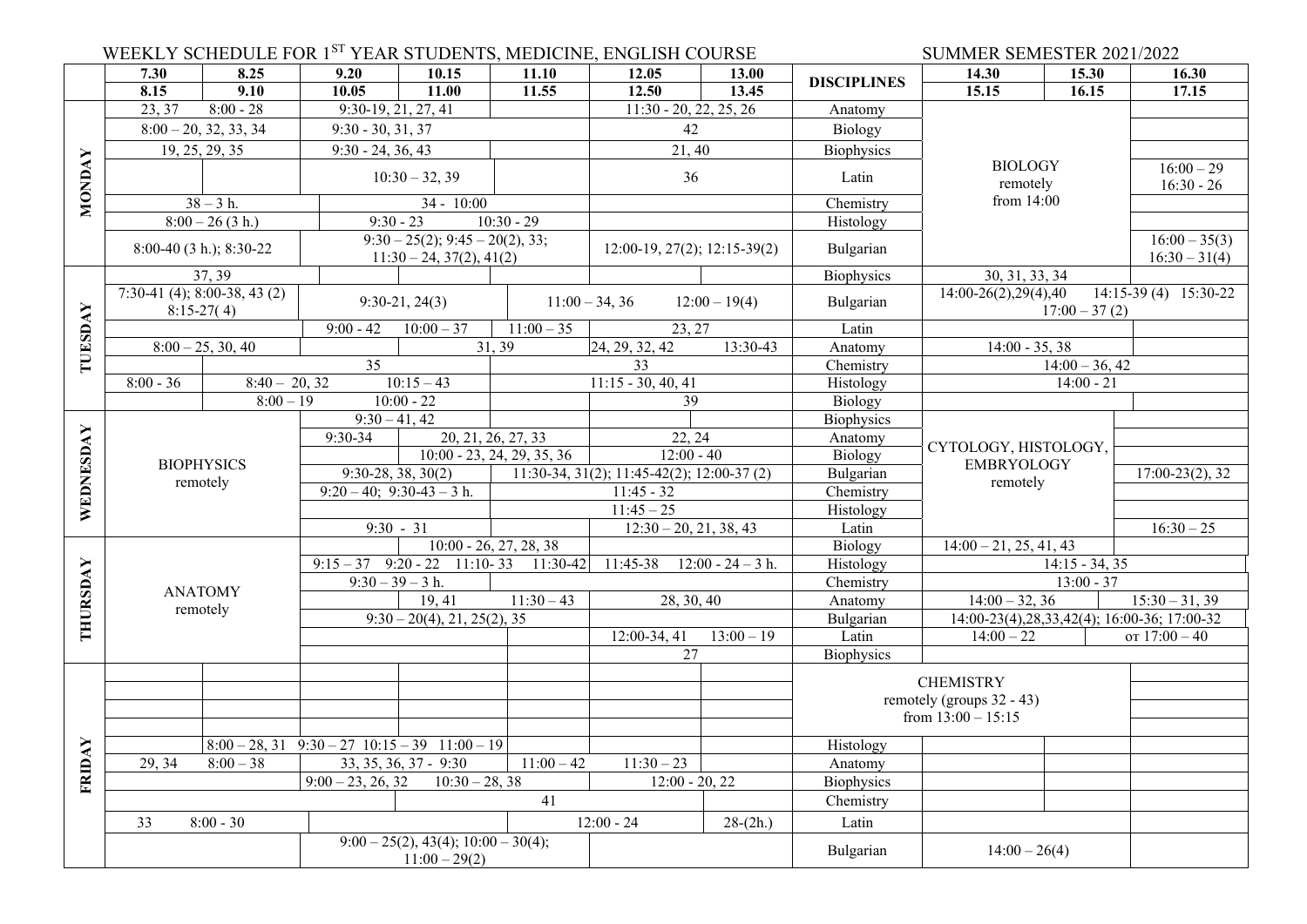| <b>SATURDAY</b> |                                   |                                  |                                    |               |                                           |  |
|-----------------|-----------------------------------|----------------------------------|------------------------------------|---------------|-------------------------------------------|--|
|                 | 19, 20, 21, 22, 23, 24<br>$8:30-$ | $-25,26,27,28,29,30$<br>$10:30-$ | 31, 32, 33, 34, 35, 36<br>$12:30-$ | <b>Sports</b> | 37, 38, 39, 40, 41, 42, 43<br>$14:30 - 7$ |  |

| <b>Discipline</b><br>1st year, English course | <b>Group</b>                      | <b>Assistant Professor</b> | <b>Room/Hall</b>            | <b>Base of conducting practicals</b>                            |
|-----------------------------------------------|-----------------------------------|----------------------------|-----------------------------|-----------------------------------------------------------------|
|                                               | 19, 22, 23, 29                    | Prof. Sivkov               | <b>Museum</b>               |                                                                 |
|                                               | 20                                | Dr Fusova                  | 5/1                         |                                                                 |
| <b>Anatomy Part 1</b>                         | 21                                | Dr Popova                  | 1/5                         |                                                                 |
| Lecturer:                                     | 24                                | Assoc. Prof. Timonov       | I/4                         |                                                                 |
| Prof. S. Sivkov                               | 25                                | Assoc. Prof. Delchev       | 4/Museum                    |                                                                 |
|                                               | 26                                | Assoc. Prof. Kitova        | 2/II                        |                                                                 |
|                                               | 27                                | Dr Harizanova              | 5/4                         |                                                                 |
|                                               | 28                                | Dr Bozhikova               | $\overline{5}$              |                                                                 |
|                                               | 30                                | Dr Fusova                  | 5/Museum                    |                                                                 |
|                                               | 31                                | Dr Popova                  | 4                           |                                                                 |
|                                               | 32                                | Dr Harizanova              | $\overline{\boldsymbol{4}}$ |                                                                 |
|                                               | $\overline{33}$                   | Dr Bozhikova               | $\overline{2/5}$            |                                                                 |
|                                               | 34                                | Assoc. Prof. Novakov       | Museum/5                    |                                                                 |
|                                               | 35                                | Dr Harizanova              | 4/Museum                    |                                                                 |
|                                               | 36                                | Assoc. Prof. Novakov       | Museum/4                    | Department of Human Anatomy,<br><b>Histology and Embryology</b> |
|                                               | $\overline{37}$                   | Assoc. Prof. Kitova        | 4/II                        |                                                                 |
|                                               | 38                                | Dr Grozlekova              | Museum/4                    | <b>Base 1</b>                                                   |
|                                               | 39                                | Dr Harizanova              | <b>Museum</b>               |                                                                 |
|                                               | 40                                | Dr Grozlekova              | 4                           |                                                                 |
|                                               | 41                                | Dr Bozhikova               | $\overline{\mathcal{A}}$    |                                                                 |
|                                               | 42                                | Assoc. Prof. Novakov       | $\overline{5}$              |                                                                 |
|                                               | 43                                | Assoc. Prof. Kitova        | 5/1                         |                                                                 |
| <b>Cytology, Histology and</b>                | 19, 21, 23, 28, 30,<br>32, 33, 35 | Prof. Koeva                | $\overline{4}$              |                                                                 |
| <b>Embryology</b><br>Lecturer:                | 20, 22, 24, 26, 29,<br>31, 39, 40 | Prof. Atanasova            | $\overline{2}$              |                                                                 |
| Prof. P. Atanasova                            | 25                                | Dr Fusova                  | 4                           |                                                                 |
|                                               | 27                                | Dr Grozlekova              | $\boldsymbol{l}$            |                                                                 |
|                                               | 34                                | Dr Grozlekova              | $\boldsymbol{2}$            |                                                                 |
|                                               | 36                                | Dr Bozhikova               | 5                           |                                                                 |
|                                               | $\overline{37}$                   | Dr Popova                  | $\boldsymbol{l}$            |                                                                 |
|                                               | 38                                | Dr Harizanova              | $\boldsymbol{l}$            |                                                                 |
|                                               | 41                                | Dr Bozhikova               | $\mathbf{I}$                |                                                                 |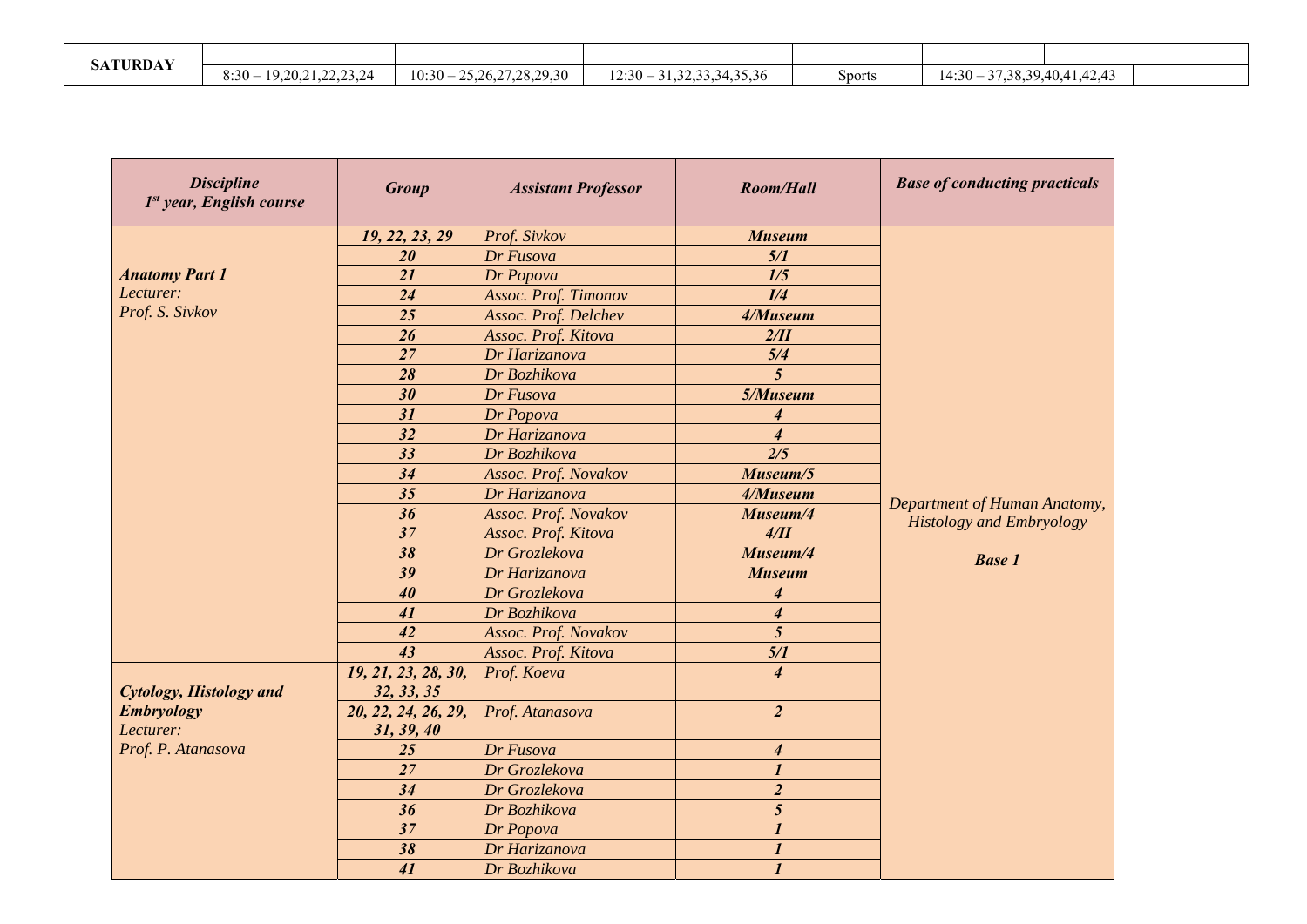| 43<br>Dr Fusova<br>19, 28, 32, 35<br>K. Rangelova<br>20, 24, 29, 30<br>S. Tsvyatkova<br>$\blacksquare$<br>Latin<br>V. Kelbecheva, PhD<br>21, 22, 23, 36, 39<br>$\blacksquare$<br>Department of Languages and<br>Assoc. Prof. D. Mirchev<br>25, 26, 34, 38, 40<br>-<br><b>Specialized Training</b><br>27, 31, 37, 41<br>G. Petkova, PhD<br>-<br><b>Base 1</b><br>33, 43<br>Y. Oprova<br>Ξ.<br>(remotely)<br>42<br>T. Katova<br>$\blacksquare$<br>M. Dimitrova<br>19, 22, 23<br>$\blacksquare$<br><b>Bulgarian</b><br>D. Markova<br>20, 30, 34, 41<br>M. Genova<br>21<br>۰<br>24<br>L. Kavrakova<br>25, 26, 28<br>L. Ivanova<br>27, 29, 42<br>M. Byaldimova<br>$\blacksquare$<br><b>B.</b> Paskov<br>31, 32, 33, 39<br>$\blacksquare$<br>35, 36, 37, 38, 40<br>R. Dimitrova<br>43<br>S. Kutsarova<br>32, 41<br>402<br>Ass. Prof. M. Milusheva<br><b>Chemistry</b><br>33, 35, 40<br>Assoc. Prof. Y. Uzunova<br>402<br>Lecturer:<br>34, 36<br>Ass. Prof. L. Yoanidu<br>402<br>Assoc. Prof. Y. Uzunova<br>37, 38, 39<br>Ass. Prof. M. Zgureva<br>402<br>Ass. Prof. M. Milusheva<br>404<br>42<br>43<br>Ass. Prof. L. Yoanidu<br>404<br>Chief Asst. Prof. N.<br>$\overline{2}$<br>19, 20, 22, 23, 31<br><b>Biology</b><br>Mehterov<br>Asst. Prof. Ts. Ivanova<br>$\mathfrak{z}$<br>Lecturer:<br>21, 26, 35<br>Prof. V. Sarafyan<br>$\mathfrak{s}$<br>24, 25<br>Assoc. Prof. M. Kazakova<br><b>Base 1</b><br>Asst. Prof. Y. Sbirkov<br>$\overline{2}$<br>27<br>(New Building)<br>28, 29<br>$\overline{\mathcal{A}}$<br>Chief. Asst. Prof. M.<br>Gevezova | 42 | Dr Popova | $5\overline{)}$ |  |
|--------------------------------------------------------------------------------------------------------------------------------------------------------------------------------------------------------------------------------------------------------------------------------------------------------------------------------------------------------------------------------------------------------------------------------------------------------------------------------------------------------------------------------------------------------------------------------------------------------------------------------------------------------------------------------------------------------------------------------------------------------------------------------------------------------------------------------------------------------------------------------------------------------------------------------------------------------------------------------------------------------------------------------------------------------------------------------------------------------------------------------------------------------------------------------------------------------------------------------------------------------------------------------------------------------------------------------------------------------------------------------------------------------------------------------------------------------------------------------------------------------------------------------------------------|----|-----------|-----------------|--|
|                                                                                                                                                                                                                                                                                                                                                                                                                                                                                                                                                                                                                                                                                                                                                                                                                                                                                                                                                                                                                                                                                                                                                                                                                                                                                                                                                                                                                                                                                                                                                  |    |           | 5               |  |
|                                                                                                                                                                                                                                                                                                                                                                                                                                                                                                                                                                                                                                                                                                                                                                                                                                                                                                                                                                                                                                                                                                                                                                                                                                                                                                                                                                                                                                                                                                                                                  |    |           |                 |  |
|                                                                                                                                                                                                                                                                                                                                                                                                                                                                                                                                                                                                                                                                                                                                                                                                                                                                                                                                                                                                                                                                                                                                                                                                                                                                                                                                                                                                                                                                                                                                                  |    |           |                 |  |
|                                                                                                                                                                                                                                                                                                                                                                                                                                                                                                                                                                                                                                                                                                                                                                                                                                                                                                                                                                                                                                                                                                                                                                                                                                                                                                                                                                                                                                                                                                                                                  |    |           |                 |  |
|                                                                                                                                                                                                                                                                                                                                                                                                                                                                                                                                                                                                                                                                                                                                                                                                                                                                                                                                                                                                                                                                                                                                                                                                                                                                                                                                                                                                                                                                                                                                                  |    |           |                 |  |
|                                                                                                                                                                                                                                                                                                                                                                                                                                                                                                                                                                                                                                                                                                                                                                                                                                                                                                                                                                                                                                                                                                                                                                                                                                                                                                                                                                                                                                                                                                                                                  |    |           |                 |  |
|                                                                                                                                                                                                                                                                                                                                                                                                                                                                                                                                                                                                                                                                                                                                                                                                                                                                                                                                                                                                                                                                                                                                                                                                                                                                                                                                                                                                                                                                                                                                                  |    |           |                 |  |
|                                                                                                                                                                                                                                                                                                                                                                                                                                                                                                                                                                                                                                                                                                                                                                                                                                                                                                                                                                                                                                                                                                                                                                                                                                                                                                                                                                                                                                                                                                                                                  |    |           |                 |  |
|                                                                                                                                                                                                                                                                                                                                                                                                                                                                                                                                                                                                                                                                                                                                                                                                                                                                                                                                                                                                                                                                                                                                                                                                                                                                                                                                                                                                                                                                                                                                                  |    |           |                 |  |
|                                                                                                                                                                                                                                                                                                                                                                                                                                                                                                                                                                                                                                                                                                                                                                                                                                                                                                                                                                                                                                                                                                                                                                                                                                                                                                                                                                                                                                                                                                                                                  |    |           |                 |  |
|                                                                                                                                                                                                                                                                                                                                                                                                                                                                                                                                                                                                                                                                                                                                                                                                                                                                                                                                                                                                                                                                                                                                                                                                                                                                                                                                                                                                                                                                                                                                                  |    |           |                 |  |
|                                                                                                                                                                                                                                                                                                                                                                                                                                                                                                                                                                                                                                                                                                                                                                                                                                                                                                                                                                                                                                                                                                                                                                                                                                                                                                                                                                                                                                                                                                                                                  |    |           |                 |  |
|                                                                                                                                                                                                                                                                                                                                                                                                                                                                                                                                                                                                                                                                                                                                                                                                                                                                                                                                                                                                                                                                                                                                                                                                                                                                                                                                                                                                                                                                                                                                                  |    |           |                 |  |
|                                                                                                                                                                                                                                                                                                                                                                                                                                                                                                                                                                                                                                                                                                                                                                                                                                                                                                                                                                                                                                                                                                                                                                                                                                                                                                                                                                                                                                                                                                                                                  |    |           |                 |  |
|                                                                                                                                                                                                                                                                                                                                                                                                                                                                                                                                                                                                                                                                                                                                                                                                                                                                                                                                                                                                                                                                                                                                                                                                                                                                                                                                                                                                                                                                                                                                                  |    |           |                 |  |
|                                                                                                                                                                                                                                                                                                                                                                                                                                                                                                                                                                                                                                                                                                                                                                                                                                                                                                                                                                                                                                                                                                                                                                                                                                                                                                                                                                                                                                                                                                                                                  |    |           |                 |  |
|                                                                                                                                                                                                                                                                                                                                                                                                                                                                                                                                                                                                                                                                                                                                                                                                                                                                                                                                                                                                                                                                                                                                                                                                                                                                                                                                                                                                                                                                                                                                                  |    |           |                 |  |
|                                                                                                                                                                                                                                                                                                                                                                                                                                                                                                                                                                                                                                                                                                                                                                                                                                                                                                                                                                                                                                                                                                                                                                                                                                                                                                                                                                                                                                                                                                                                                  |    |           |                 |  |
|                                                                                                                                                                                                                                                                                                                                                                                                                                                                                                                                                                                                                                                                                                                                                                                                                                                                                                                                                                                                                                                                                                                                                                                                                                                                                                                                                                                                                                                                                                                                                  |    |           |                 |  |
|                                                                                                                                                                                                                                                                                                                                                                                                                                                                                                                                                                                                                                                                                                                                                                                                                                                                                                                                                                                                                                                                                                                                                                                                                                                                                                                                                                                                                                                                                                                                                  |    |           |                 |  |
|                                                                                                                                                                                                                                                                                                                                                                                                                                                                                                                                                                                                                                                                                                                                                                                                                                                                                                                                                                                                                                                                                                                                                                                                                                                                                                                                                                                                                                                                                                                                                  |    |           |                 |  |
|                                                                                                                                                                                                                                                                                                                                                                                                                                                                                                                                                                                                                                                                                                                                                                                                                                                                                                                                                                                                                                                                                                                                                                                                                                                                                                                                                                                                                                                                                                                                                  |    |           |                 |  |
|                                                                                                                                                                                                                                                                                                                                                                                                                                                                                                                                                                                                                                                                                                                                                                                                                                                                                                                                                                                                                                                                                                                                                                                                                                                                                                                                                                                                                                                                                                                                                  |    |           |                 |  |
|                                                                                                                                                                                                                                                                                                                                                                                                                                                                                                                                                                                                                                                                                                                                                                                                                                                                                                                                                                                                                                                                                                                                                                                                                                                                                                                                                                                                                                                                                                                                                  |    |           |                 |  |
|                                                                                                                                                                                                                                                                                                                                                                                                                                                                                                                                                                                                                                                                                                                                                                                                                                                                                                                                                                                                                                                                                                                                                                                                                                                                                                                                                                                                                                                                                                                                                  |    |           |                 |  |
|                                                                                                                                                                                                                                                                                                                                                                                                                                                                                                                                                                                                                                                                                                                                                                                                                                                                                                                                                                                                                                                                                                                                                                                                                                                                                                                                                                                                                                                                                                                                                  |    |           |                 |  |
|                                                                                                                                                                                                                                                                                                                                                                                                                                                                                                                                                                                                                                                                                                                                                                                                                                                                                                                                                                                                                                                                                                                                                                                                                                                                                                                                                                                                                                                                                                                                                  |    |           |                 |  |
|                                                                                                                                                                                                                                                                                                                                                                                                                                                                                                                                                                                                                                                                                                                                                                                                                                                                                                                                                                                                                                                                                                                                                                                                                                                                                                                                                                                                                                                                                                                                                  |    |           |                 |  |
|                                                                                                                                                                                                                                                                                                                                                                                                                                                                                                                                                                                                                                                                                                                                                                                                                                                                                                                                                                                                                                                                                                                                                                                                                                                                                                                                                                                                                                                                                                                                                  |    |           |                 |  |
|                                                                                                                                                                                                                                                                                                                                                                                                                                                                                                                                                                                                                                                                                                                                                                                                                                                                                                                                                                                                                                                                                                                                                                                                                                                                                                                                                                                                                                                                                                                                                  |    |           |                 |  |
| 30, 33, 36<br>Chief. Asst. Prof. M.<br>$\boldsymbol{l}$                                                                                                                                                                                                                                                                                                                                                                                                                                                                                                                                                                                                                                                                                                                                                                                                                                                                                                                                                                                                                                                                                                                                                                                                                                                                                                                                                                                                                                                                                          |    |           |                 |  |
| <b>Draganova</b><br>$\mathfrak{H}$<br>32<br>Asst. Prof. D. Minchev                                                                                                                                                                                                                                                                                                                                                                                                                                                                                                                                                                                                                                                                                                                                                                                                                                                                                                                                                                                                                                                                                                                                                                                                                                                                                                                                                                                                                                                                               |    |           |                 |  |
| $\overline{\mathbf{3}}$<br>34, 37, 42<br>Asst. Prof. Y. Sbirkov                                                                                                                                                                                                                                                                                                                                                                                                                                                                                                                                                                                                                                                                                                                                                                                                                                                                                                                                                                                                                                                                                                                                                                                                                                                                                                                                                                                                                                                                                  |    |           |                 |  |
| 34A<br>Asst. Prof. Ts. Ivanova<br>$\boldsymbol{6}$                                                                                                                                                                                                                                                                                                                                                                                                                                                                                                                                                                                                                                                                                                                                                                                                                                                                                                                                                                                                                                                                                                                                                                                                                                                                                                                                                                                                                                                                                               |    |           |                 |  |
| 36A, 37A, 38A,<br>Asst. Prof. V. Alexandrov<br>6                                                                                                                                                                                                                                                                                                                                                                                                                                                                                                                                                                                                                                                                                                                                                                                                                                                                                                                                                                                                                                                                                                                                                                                                                                                                                                                                                                                                                                                                                                 |    |           |                 |  |
| <b>40, 43A</b>                                                                                                                                                                                                                                                                                                                                                                                                                                                                                                                                                                                                                                                                                                                                                                                                                                                                                                                                                                                                                                                                                                                                                                                                                                                                                                                                                                                                                                                                                                                                   |    |           |                 |  |
| Asst. Prof. D. Minchev<br>38<br>$\boldsymbol{l}$                                                                                                                                                                                                                                                                                                                                                                                                                                                                                                                                                                                                                                                                                                                                                                                                                                                                                                                                                                                                                                                                                                                                                                                                                                                                                                                                                                                                                                                                                                 |    |           |                 |  |